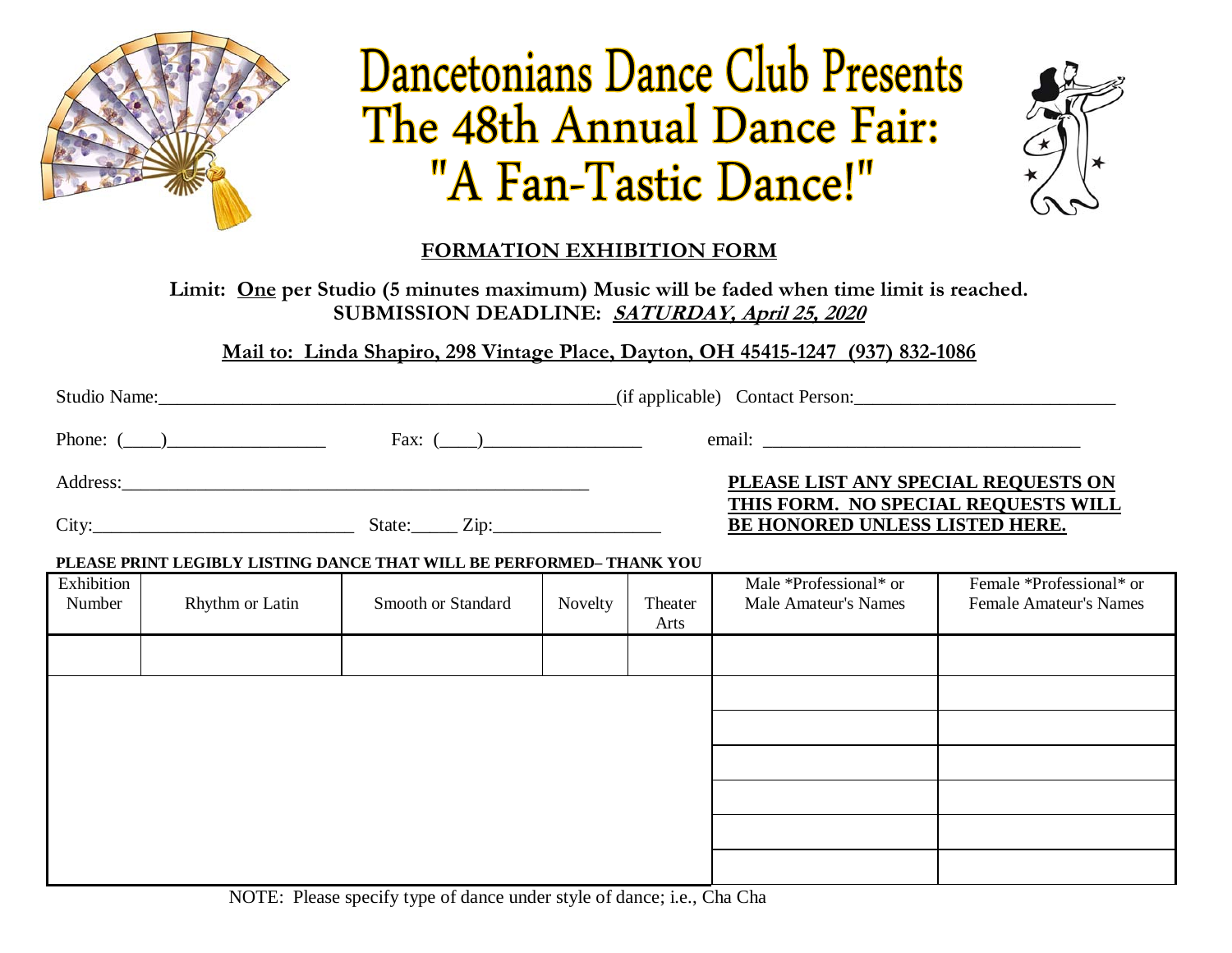

## . . The 48th Annual Dance Fair: "A Fan-Tastic Dance!"



### **PROFESSIONAL EXHIBITION FORM**

**Limit: 5 minutes maximum per routine** 

### **SUBMISSION DEADLINE: SATURDAY, April 25, 2020**

Mail to: Linda Shapiro, 298 Vintage Place, Dayton, OH 45415-1247 (937) 832-1086

| Phone: $(\_\_)$ | Fax: $(\_\_)$               |                                                                              |  |  |
|-----------------|-----------------------------|------------------------------------------------------------------------------|--|--|
| Address:        |                             | PLEASE LIST ANY SPECIAL REQUESTS ON                                          |  |  |
| City:           | State:<br>$\chi$ ip: $\chi$ | THIS FORM. NO SPECIAL REQUESTS WILL<br><b>BE HONORED UNLESS LISTED HERE.</b> |  |  |

#### **PLEASE PRINT LEGIBLY LISTING DANCE THAT WILL BE PERFORMED – THANK YOU**

| Exhibition<br>Number | Rhythm or Latin | Smooth or Standard | Novelty | Theater<br>Arts | Professionals' Names |
|----------------------|-----------------|--------------------|---------|-----------------|----------------------|
|                      |                 |                    |         |                 |                      |
|                      |                 |                    |         |                 |                      |
|                      |                 |                    |         |                 |                      |

NOTE: Please specify type of dance under style of dance; i.e. Cha Cha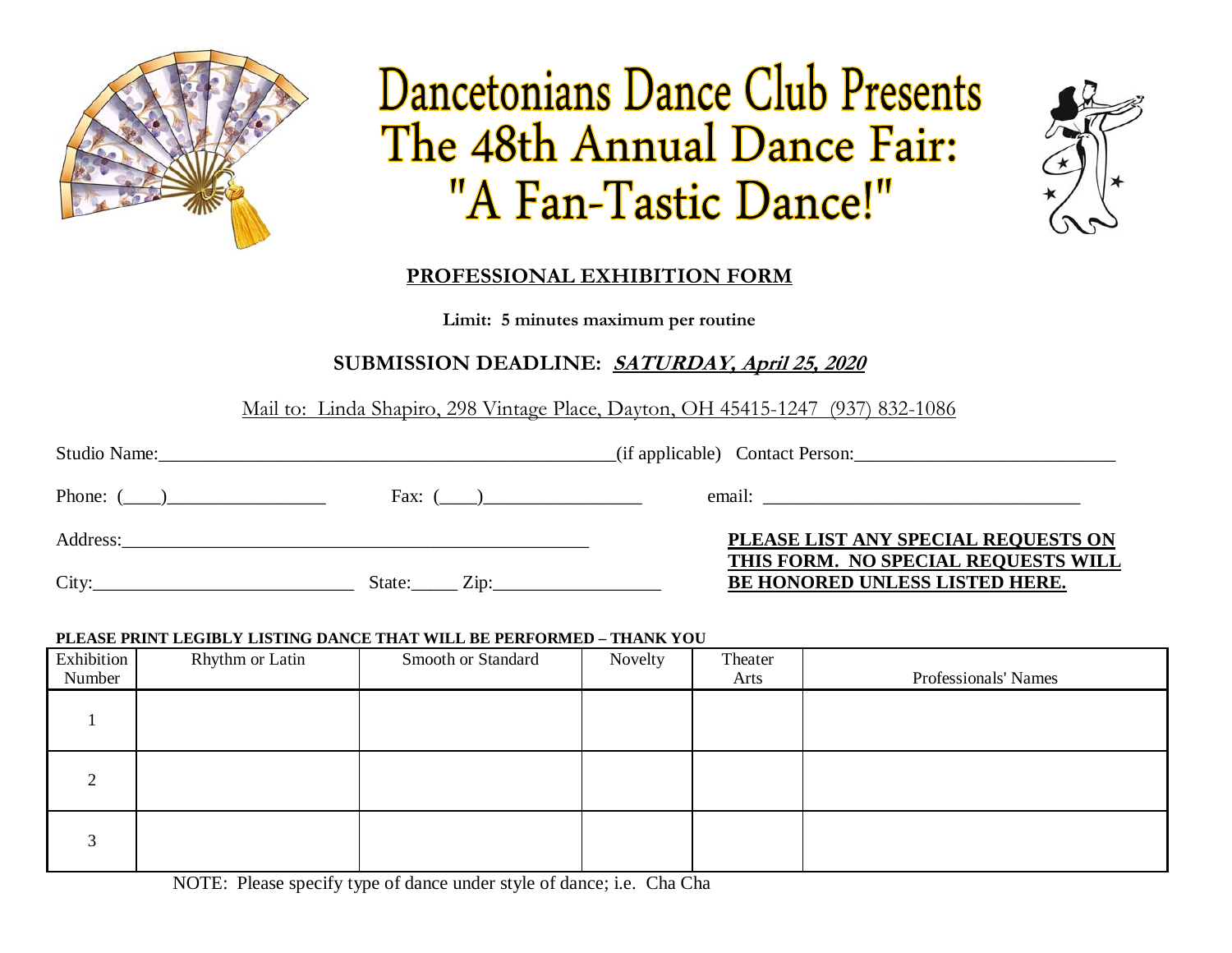

## Dancetonians Dance Club Presents The 48th Annual Dance Fair: "A Fan-Tastic Dance!"



**PRO/AM EXHIBITION FORM**

**Limit: One Pro/Am entry per Amateur (2 1/2 minutes maximum per exhibition) Music will be faded when time limit is reached. SUBMISSION DEADLINE: SATURDAY, April 25, 2020**

**Mail to: Linda Shapiro, 298 Vintage Place, Dayton, OH 45415-1247 (937) 832-1086**

| Phone: $(\_\_)$ | Fax: $(\_\_)$ |                                                                            |  |
|-----------------|---------------|----------------------------------------------------------------------------|--|
| Address:        |               | PLEASE LIST ANY SPECIAL REQUESTS ON<br>THIS FORM. NO SPECIAL REQUESTS WILL |  |
| City:           | State: Zip:   | BE HONORED UNLESS LISTED HERE.                                             |  |

#### **PLEASE PRINT LEGIBLY LISTING DANCE THAT WILL BE PERFORMED– THANK YOU**

| Exhibition<br>Number | Rhythm or Latin | Smooth or Standard | Novelty | Theater<br>Arts | Professional's Name | Amateur's Name |
|----------------------|-----------------|--------------------|---------|-----------------|---------------------|----------------|
|                      |                 |                    |         |                 |                     |                |
| 2                    |                 |                    |         |                 |                     |                |
| 3                    |                 |                    |         |                 |                     |                |
| 4                    |                 |                    |         |                 |                     |                |
|                      |                 |                    |         |                 |                     |                |
| 6                    |                 |                    |         |                 |                     |                |

NOTE: Please specify type of dance under style of dance; i.e., Cha Cha